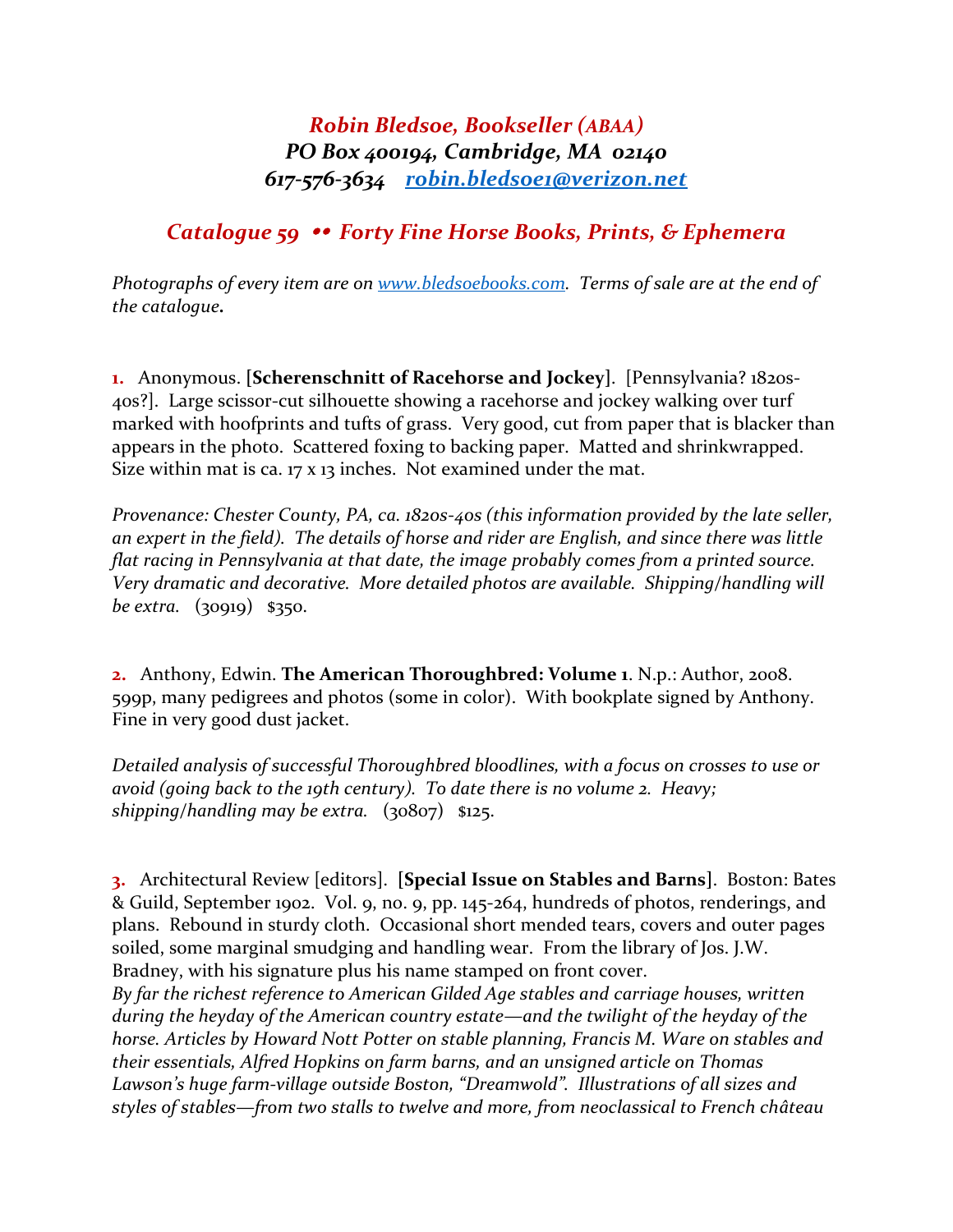*design, from farmland to midtown Manhattan. The examples are chiefly from East Coast upper-class suburbs, but also from Ohio, Illinois, California, and other states. Many leading society architects of the day are represented—Trumbauer, Schweinfurth, Longfellow, etc. The patrons include P.A.B. Widener, Mrs. Phoebe Hearst, R.S. Bradley, F.W. Vanderbilt, and many more. Very scarce. Not in Wells) (30694) \$425.*

**4.** Burn, Mrs. **Sporting Weathercocks Designed and Executed by Mrs. Burn, Langham, Oakham, England**. N.p., n.d. [ca. 1930?]. [8]p, 12 ills. Very good (light handling wear and soil). Soft cover.

*Unusual and scarce catalogue of 12 painted zinc weather vanes, "suitable for hunting, polo, and racing stables." There are 10 hunting subjects (including a fox, hound, and stag), one polo, one racing. With a list of patrons: individuals (headed by Her Majesty Queen Alexandra and including many MFHs), and foxhound and harriers' kennels. With a pricelist and testimonials. Mrs. Burn was the daughter of Colonel Anstruther Thomson.* (30522) \$95.

**5.** Cakebread, Watjen J. [pseud.]. **Dissertations on Dressage**: **Equine Wisdom for the Dedicated**. N.p., 1959. [16]p, many cartoons in black and fluorescent orange. Good to very good (front cover bent from storage). Grass-green boards, tied with cord. Photos are too pale, and the orange shows up as pink.

*Humorous interpretations of dressage terms and movements. Who was the author?-- Richard Watjen?? Very scarce; not in Wells, 1 copy in WorldCat (National Sporting Library).* (25794) \$40.

**6.** Collins, Carvel. **The American Sporting Gallery: Portraits of Horses from Spirit of the Times 1839-1844.** Cambridge, MA: Harvard University Press, n.d. [1949]. [16]p + 14 loose plates, all in original portfolio. Corners lightly bumped; folder stained, worn. No. 434 of 500 copies.

Large richly printed facsimile reproductions of horses portrayed in The American Sporting Gallery, *which was "the first group of large sporting engravings suitable for framing to be issued in the United States." One trotting plate; the rest are Thoroughbreds. Collins provides informative commentary on the original project and on the horses. The portraits of notable racehorses or sires include Black Maria, Boston, Grey Eagle, Fashion, Leviathan, Wagner, etc. There is also a portrait of Col. William R. Johnson, "The Napoleon of the Turf." The prints are chiefly after paintings by Henri de Lattre and Edward Troye. Ca. 12 x 16 inches. Shipping/handling will be extra.* (30809) \$250.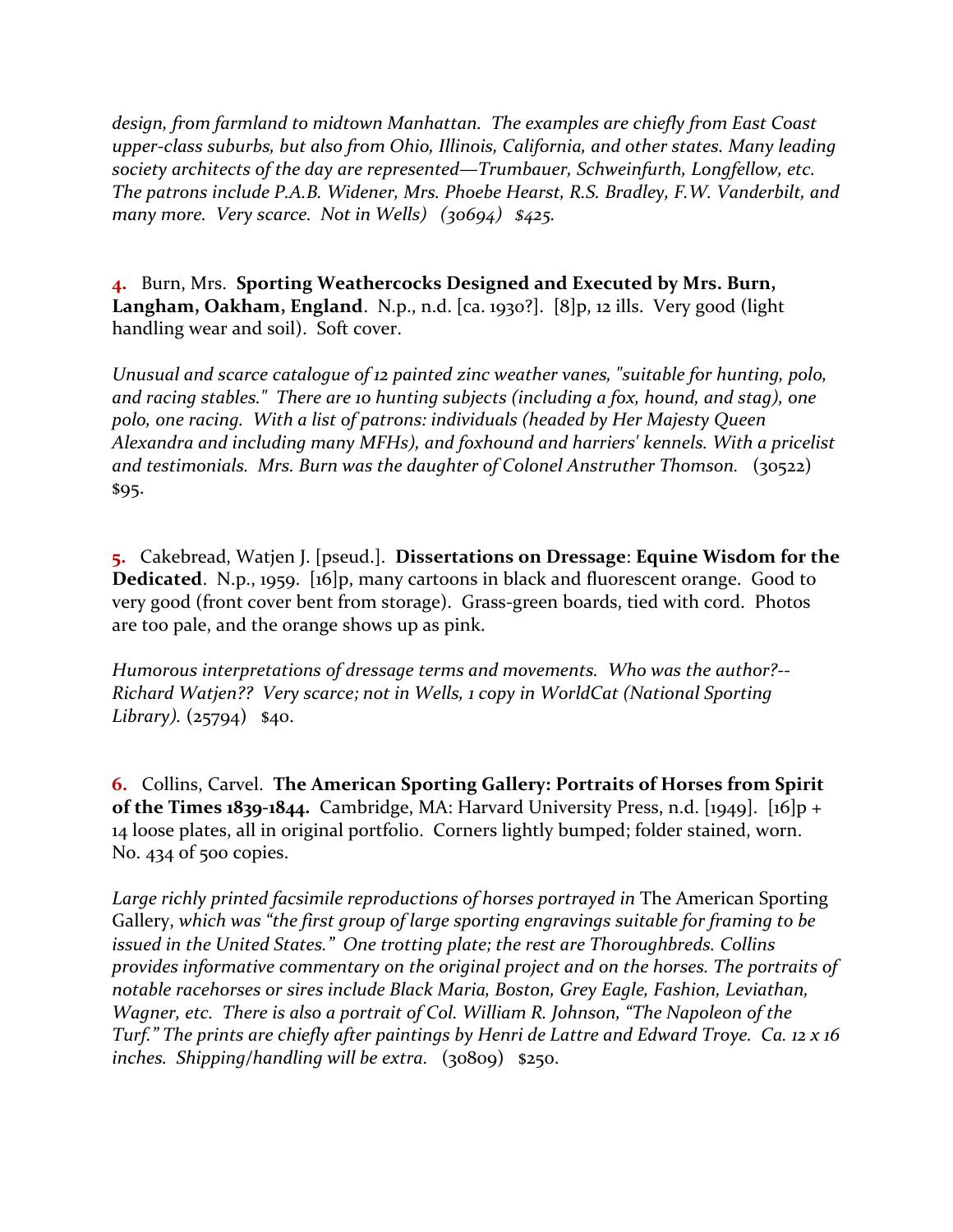**7.** Dale, T.F. (Stoneclink). **Polo at Home and Abroad**. London: London and Counties Press Association, 1915. xii, 345p + 58 pls., 6 in color. No. 98 of 150 copies in the Subscriber's Edition (no subscriber's name noted). Covers rubbed; marginal and foreedge foxing; rear endpapers dampstained. Overall very good, despite these flaws. Halfleather. (There was also a full-vellum deluxe edition of 100 copies.)

*A massive book, handsomely printed in letterpress. Chapters by various contributors on the history of polo and polo clubs, rules, strategy, the polo pony, polo in many countries around the world, international matches, etc. With a bibliography, "The Literature of Polo," by E.D. Cuming. The photographic plates show teams, matches, players, etc. The 6 tipped-in color plates reproduce watercolors by G.D. Armour, made especially for this book. Very large and heavy; shipping/handling will be extra.* (30917) \$850.

**8.** Dennis, Wesley. **Flip**. New York: Viking Press, 1941. First edition. 64p, many ills. by the author. Unclipped jacket is wrinkled with several mostly closed tears. Bookseller's old price sticker inside back cover. Very good in good dust jacket.

*First edition of this favorite picture book: the foal Flip discovers he doesn't need wings to jump over the pasture brook. The first book written by Dennis, followed by two other Flip stories. Scarce in this condition and in jacket.* (30706) \$85.

**9.** [Diderot and d'Alembert]. **Manège et équitation [and] Maréchal ferrant**. [Paris]: [1751-1772]. Two suites of captions and engraved plates from the *Encyclopédie:* 6p + many ills. on 33 pls., and  $2p +$  many ills. on 7 pls. (1 double page). From the collection of dressage master Dr. H.L.M. Van Schaik, with his blind stamp. Spine and outer pages lightly foxed, a little old worming to some bottom margins; overall very good. Rebound in boards, quarter vellum.

*The first group covers horsemanship and stable care. Most of the plates illustrate manège riding, based on Parrocel's plates in La Guérinière; the others show saddles, bridles, stable equipment, and stable design. The second group covers shoeing, with many illustrations of shoes and farriery tools. The plates are complete, and all are very good, rich impressions. Ca. 10 x 15 inches. Shipping/handling may be extra.* (30920) \$650.

**10.** Gambado, Geoffrey, pseud. [Henry William Bunbury]. **An Academy for Grown Horsemen: Containing the Completest Instructions for Walking, Trotting, Cantering, Galloping, Stumbling, and Tumbling.** Mount Vernon, NY: William Edwin Rudge, 1929. Facsimile reprint of the first edition of 1787. xx,  $38p + 12$  pls. by Bunbury and 2 additional pls. by Gordon Ross, 1 in color and signed in pencil. One of 100 deluxe copies (out of series); unnumbered presentation copy from artist Owen Culbertson to Churchill Newcomb, 1929. With Culbertson's bookplate. Laid in: 2 handwritten notes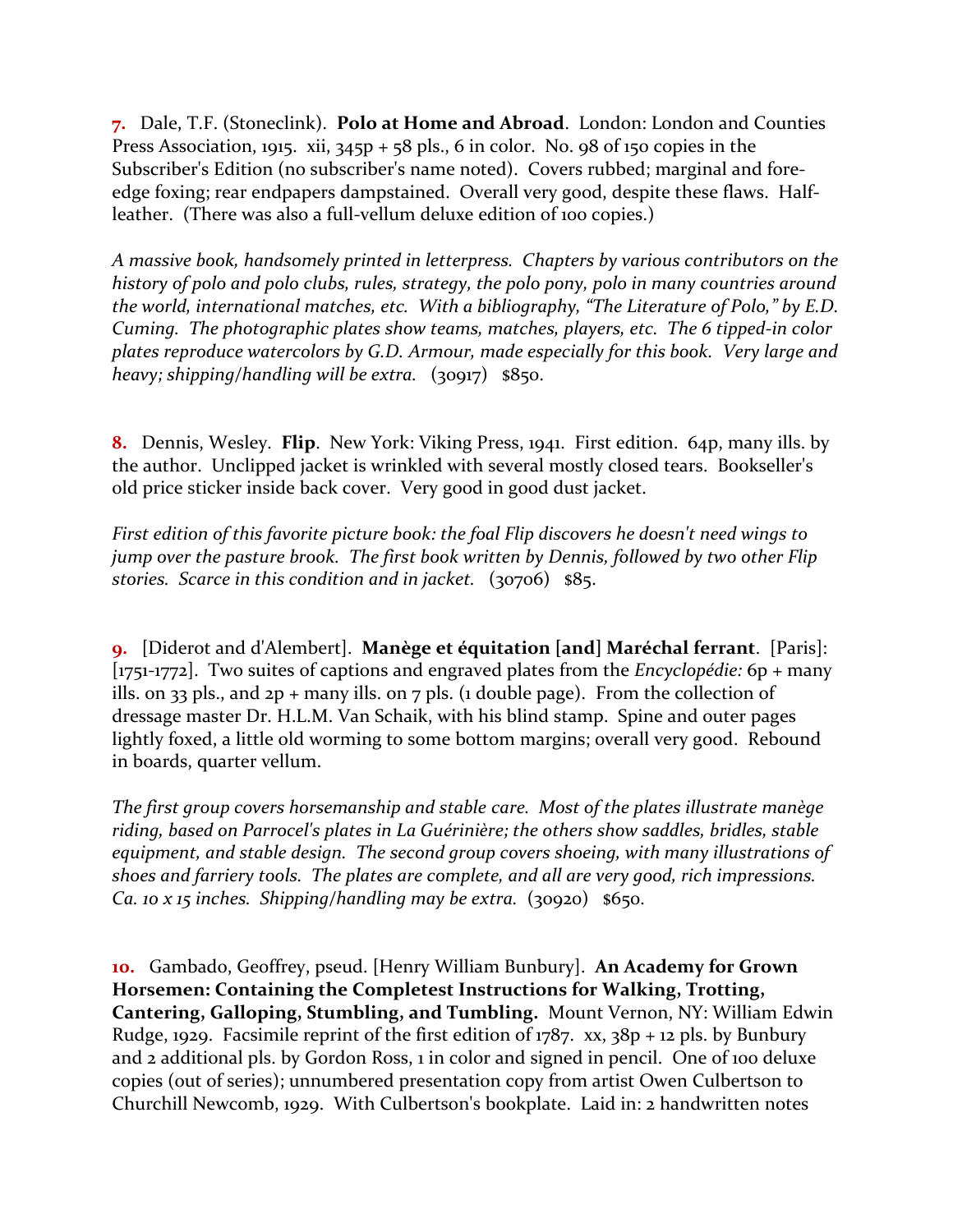from Culbertson to Newcomb, and a typed list of an exhibition of Culbertson's collection of sporting art. Fine in fine original plain jacket and slipcase. Imitation leather, giltstamped.

*A fine-press reprint of this classic of equestrian humor, with an introduction by Culbertson. Equestrian mishaps and accidents are much the same today, and a close reading also reveals a good deal about British horsemanship of ca. 1800. (For this and other mock horsemanship manuals, see Monica Mattfeld's* Becoming Centaur: Eighteenth-Century Masculinity and English Horsemanship.) *A beautiful copy, good for a gift. (Wells 1214 cites the regular edition of 400 copies)* (30921) \$95.

**11.** Green Mountain Horse Association. **[Annual 100-Mile Trail Ride Programs and Related Material: 24 items]**. Woodstock, VT: GMHA, 1937-1966. **(1)** Long broken run of 21 programs: 1940 (5th annual ride), 1945-1953, and 1956-1966. The program for the 1940 National Morgan Horse Show is printed as part of the ride program. **(2)** Informational flyer for the 1937 ride (the second one) showing the routes, and menu for the 1937 Morgan Horse Club dinner. **(3)** Entry lists for the 1985 50th-anniversary 100-Mile Ride, the 50-Mile Competitive Ride, and the 50-Mile Pleasure Ride. Variously paged, generally only a few ills.; some local ads. The earlier years are rather worn but complete working copies, well used by various ride officials. Soft cover. Photo shows a representative sample.

*The programs grew in size over the years, with the addition of the two 50-mile rides. The 25th- and 30th-anniversary programs (1960, 1965) are more elaborate; many photos in the 1960 program. They are mostly from the collections of three ride officials--Harry Huggins, Roger Maher, and Charles McCue--often with their notes and results written in. Occasional newspaper clippings laid in. Unique association copies, sold as a group of 24, as is.* (30922) \$150.

**12.** Hanover, M.D. **A Practical Treatise on the Law of Horses**. Cincinnati: Robert Clarke, 1875. Second edition, revised and enlarged (1st pub. 1872). liii, 411p, no ills. Rebound: original leather (scuffed and cracking); new leather spine, label, endpapers. Light browning to opening pages.

*A volume of case law, presenting 750 cases, "embracing the law of bargain, sale, and warranty of horses and other live stock; the rule as to unsoundness and vice and the responsibility of the proprietors of livery auction, and sale stables, innkeepers veterinary surgeons, farriers, carriers and the law of negligence in the use of horses, including the rule of the road, and the responsibility of owners for injuries caused by vicious and unruly animals." Chiefly U.S. cases, with some English precedents. Lots of intriguing stories here! A young woman dies because her carriage falls into an icy river at midnight. Was the town at fault because it hadn't repaired the bridge? Was the livery stable at fault because it rented a vehicle without lamps? Was the driver at fault because he trusted the horses to*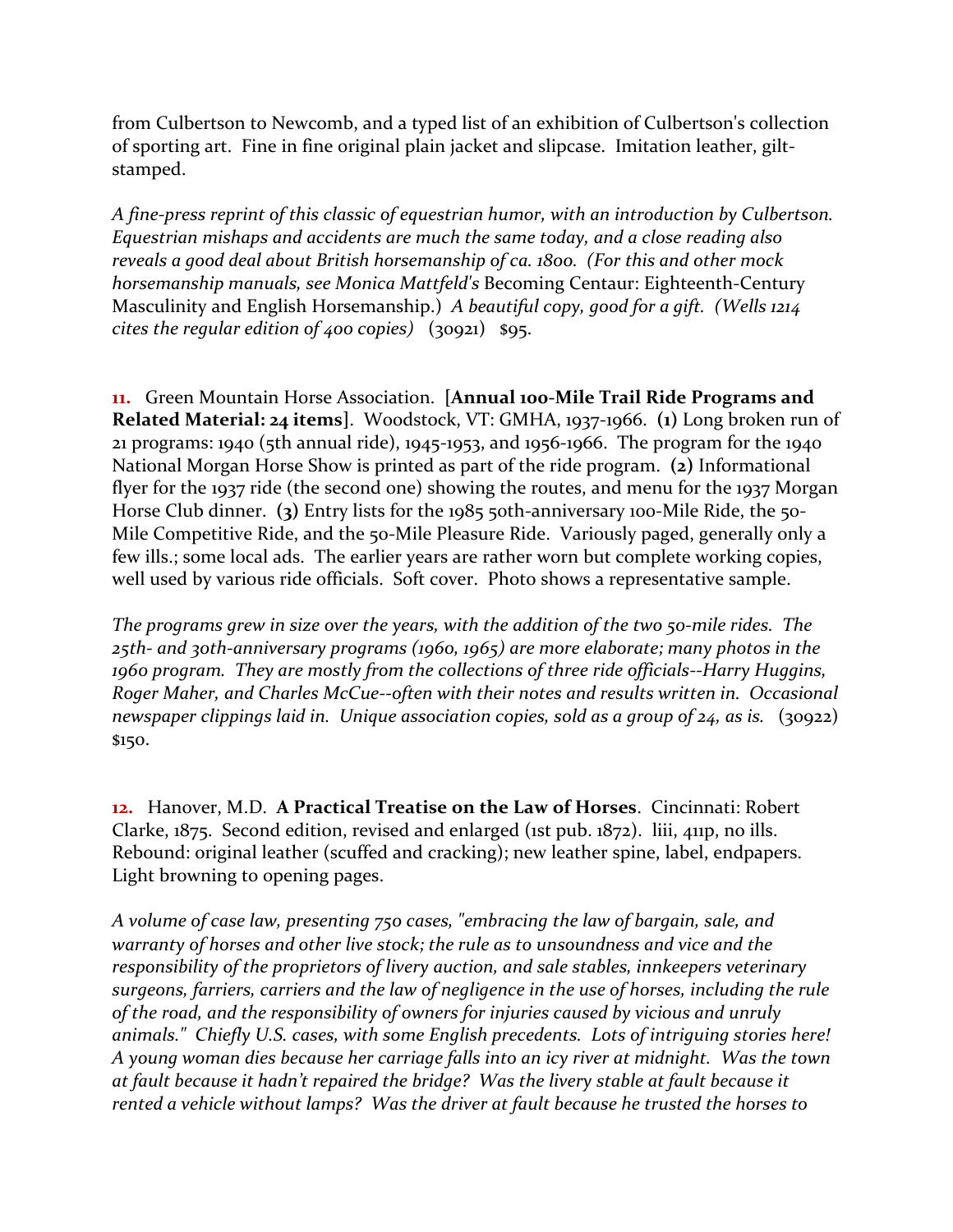*find their way in the dark? Buy the book and find out! (Wells 3268, with 8p of ads that aren't in this copy)* (30250) \$100.

**13.** Harrison, Fairfax. **The Roanoke Stud 1795-1833**. Richmond, VA: Privately Printed by Old Dominion Press, 1930. 244p + 14 pls. Errata slip laid in. Fine (paper spine label slightly chipped).

*Comprehensive record of John Randolph's Roanoke Stud in Virginia, based on many original documents, which are often quoted. One of Harrison's series of well-researched histories of early American Thoroughbred breeding and racing.**All were printed in small editions.* (30687) \$150.

**14**. Henschel, Charles R., foreword. **Charles H. Thieriot Collection of Sporting Paintings: Cedar Hill, Oyster Bay, Long Island.** New York: Privately printed, June 1940. 53p + 5 tipped-in black-and-white plates. Half leather (the deluxe edition). Very good (cover edges rubbed; shelfsoiled; some plate edges lightly worn or dogeared). Presentation copy from Thieriot to E.J. Rousuck, September 1940.

*Annotated catalogue of 71 British paintings by the Alkens, Ferneley, Herring, Sartorius, etc. Chiefly racing and hunting, and chiefly 18th-19th centuries (races and racehorses, hunt and coaching scenes, field sports). Also biographical notes on the artists. A nice association copy: Rousuck was the sporting art dealer who advised Thieriot on assembling the collection. Henschel was Thieriot's cousin. Many of the works are now in various museums. Printed by The Spiral Press. Please note: most of the items are not illustrated. (14501) \$75.*

**15.** Heydebrand und der Lasa, Leopold von. **Handbuch für Halbblutzüchter**. Vienna: Hartleben, 1884. Only edition. 272p (including 3p of publisher's ads), 77 line ills. (8 of them full page plates). Very good. Hardcover (original gilt- and blind-stamped cloth, slightly rubbed).

*Comprehensive guide for owners and breeders of saddle, carriage, and draft horses--their selection, care and management, leg and hoof care, ailments, breeding, and foaling. The author addresses this reference to the users of everyday working horses in a land of 3,570,000 horses (Austria-Hungary). (Wells 3553) Very scarce; WorldCat cites 4 copies, none in the U.S.* (30837) \$125.

**16.** Higginson, A. Henry, and Julian Ingersoll Chamberlain. **Hunting in the United States and Canada.** London: Heinemann [1928]; spine reads 1929. xxix, 368p + many photos, several folding maps. Pages partly unopened. Without the jacket and slipcase.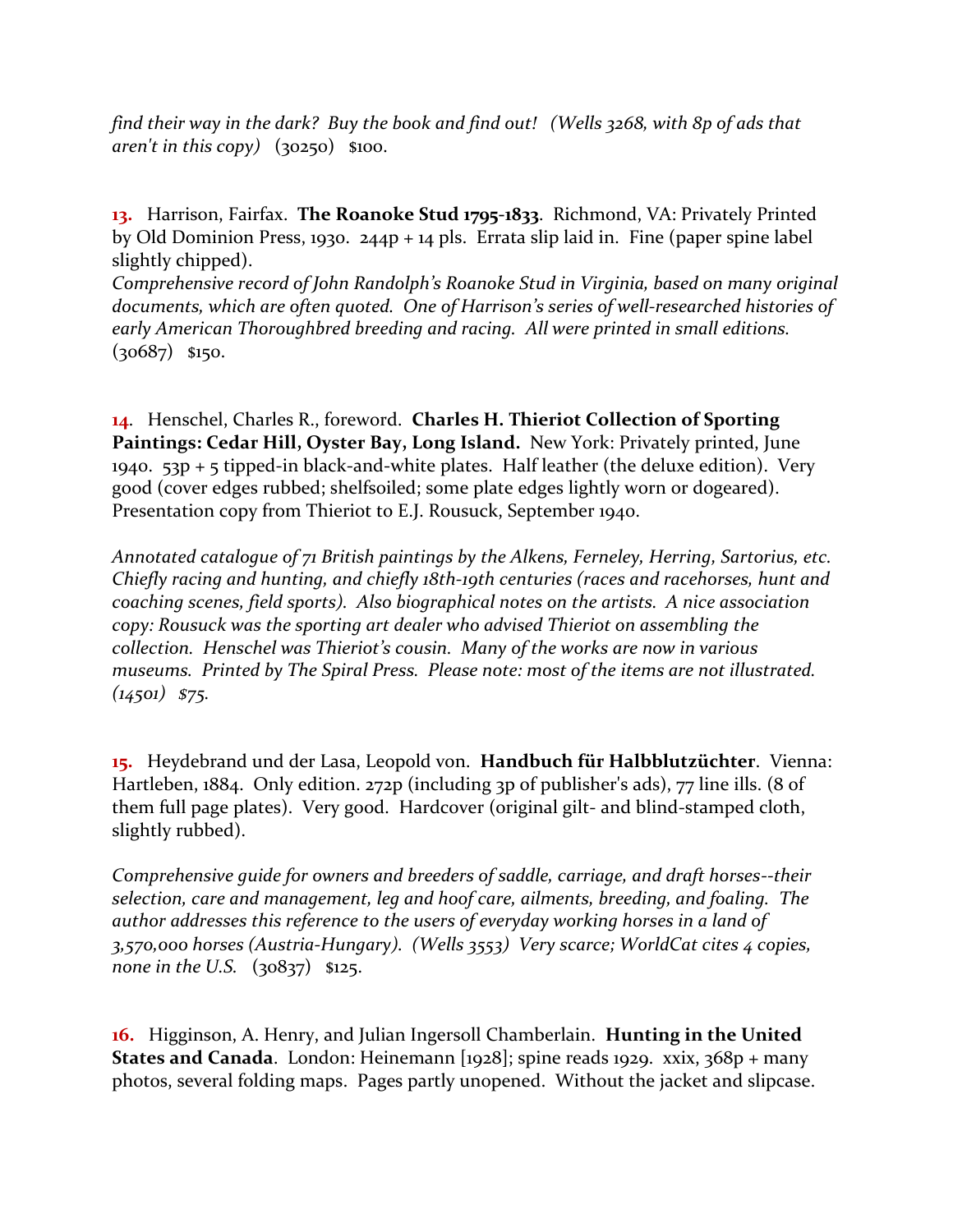Title page printed in red and black. From the collection of the Duke of Gloucester, with his armorial bookplate. Very good (light fading to spine and part of back cover).

*A beautiful copy of this detailed "illustrated history of each of the hunt clubs and individual packs on the North American Continent," including previously unpublished material and photos. HRH The Prince Henry, Duke of Gloucester (1900-1974) was the fourth child of the Duke and Duchess of York (later King George V and Mary, Queen Consort), making him an uncle of Queen Elizabeth II. Large and heavy; shipping/handling will be extra.* (30787) \$175

**17.** [Hunting Map] **Places of Meeting of The Baron Rothschild's Stag Hounds [cover reads: Fixtures of Baron Rothschild's Hunt]**. London: Ackermann, n.d. [ca. mid-1800s]. [8]p of text + folding linen-backed color map. Gilt-stamped cloth covers (worn, spine reinforced, partly dampstained). The pages are trimmed at the top, with loss of one line for one meet, and partial loss of a few other lines. Map is very good.

*A tiny vest-pocket-sized map. Folded, 2 1/2 x 2 1/4 inches. Unfolded, 7 x 8 1/2 inches. The text lists 34 meets, with directions for reaching them. The country includes Buckinghamshire, Hertfordshire, and Bedfordshire; the biggest towns are Aylesbury and Leighton Buzzard. Some railway lines are shown, also a mileage scale. An extremely scarce survival; not in WorldCat, which lists three other Ackermann maps of hunt meetings (all*  dated 1840s), and not in the British Library. Not dealt with in John Ford, Ackermann 1783-1983. (30808) \$300.

**18.** Koch, Ludwig. **"Also, es war einmal . . . ."**: **Märchen erzählt von Maler Ludwig Koch.** Vienna: Friese & Lang, 1924. 127p, 60 ills. by Koch, 30 of them full-page color pls. Lacks jacket. Covers lightly soiled and splayed as usual with this large book, which is bound horizontally; fore-edges foxed. Internally very good.

*A nostalgic look at old Vienna, which by the 1920s had almost vanished. (The title translates as "Once upon a time.") Some scenes of daily life, but chiefly evocative paintings of equestrian life—carriages, royal processions, the cavalry, trotting and flat racing, shows, etc. Koch, in his time called "the finest painter of horses in the world," specialized in portrayals of Vienna, equestrian subjects, and military life. The text consists of Koch's short introduction and the captions. (Wells 4266)* (30704) \$85.

19. Lanier, Charles D. **We Go Foxhunting Abroad [and] More Foxhunting in England**. Rahway, NJ [and] New York: "Privately printed for friends to whom hunting, hounds and horses are what they are to us," 1924 and 1927. 158 and 204p, no ills. Subtitled *A First Venture with Irish Banks and English Downs* and *A Further Venture with*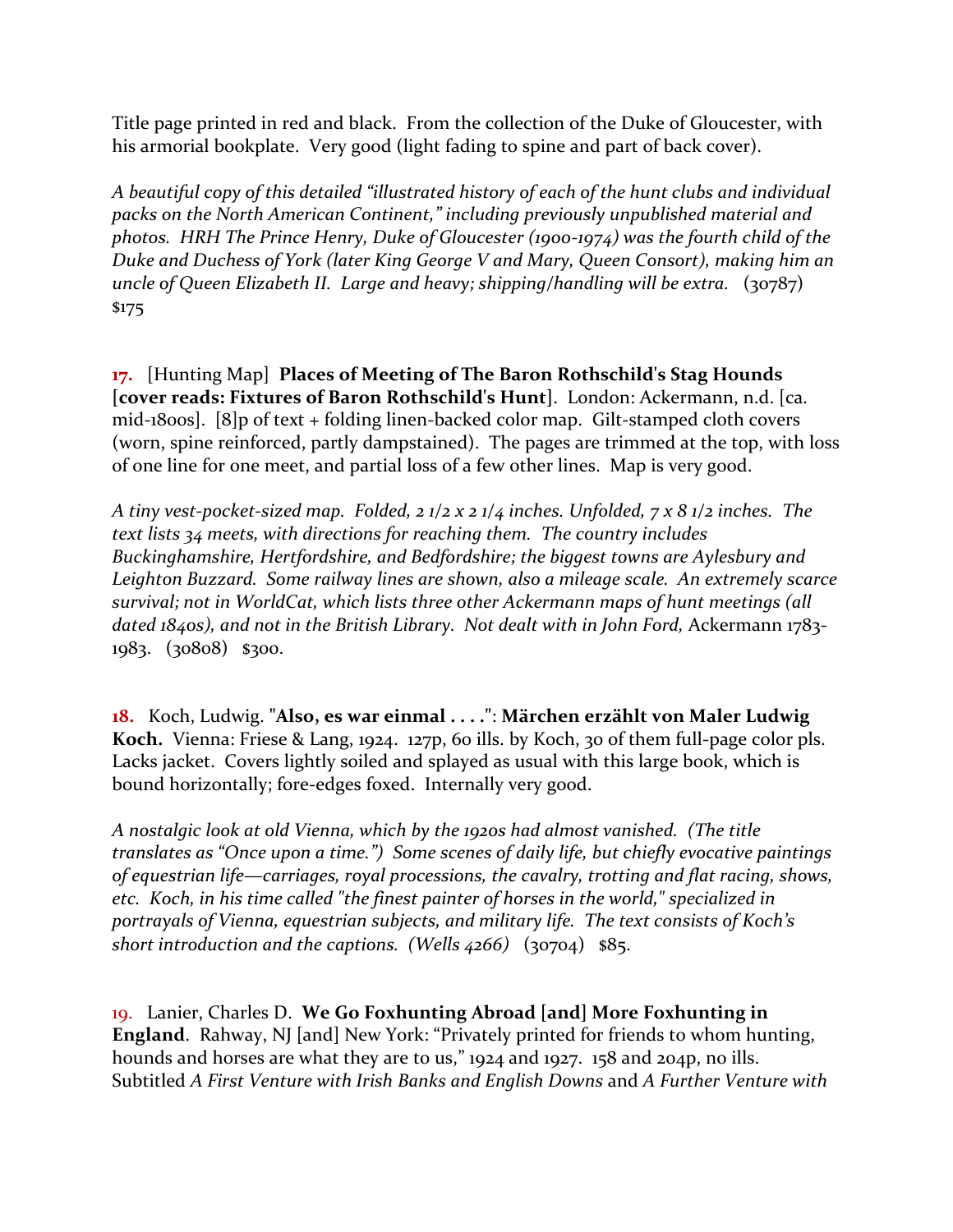*British Hounds*. Each in original glassine jacket (some tears) and box. Presentation copies from the author to Diana Bolling, Christmas 1936. Boards, cloth spines.

*Two-volume set. In the first volume Lanier recalls hunting with the Duhallow, Cattistock, and several other Irish and English hunts, plus attending the Grand National Steeplechase. The second volume treats hunting with the Cotswold, Mr. Milne's Hounds in Dorset, the Melton Mowbray, the Quorn, etc. Each volume was printed in a small edition, and they are extremely scarce in this fine condition, complete with jackets and boxes.* (9749) 2 vols., \$150.

**20.** Meek, S.P. **Frog**: **The Horse That Knew No Master**. Philadelphia: Penn Publishing Company, 1937. Fourth printing (1st pub. 1933).  $302p + 4$  pls. and color jacket by Charles Hargens. Bookseller label of Newbegin's, San Francisco. Very good in fair dust jacket (torn). Textured green cloth.

*Lively adventures of Frog, at first "an outlaw who can only be ridden by force," and his loyal service in the peacetime Panama Canal Zone under Lieutenant Scott. Frog plays polo, rides to the rescue in the jungle, gives a treacherous officer his comeuppance, and more. Based on the author's own experiences and his real horse Frog. Meek's second animal story, following Jerry*, The Adventures of an Army Dog. (30715) \$85.

**21.** Mico, Dott[ore]. **Il Cavallo Malato**: **Scheletro - Sistema Vasale - Muscoli - Organi Interni del Cavallo.** Bologna: L. Cappelli, n.d. [1925]. [24]p, 5 lift-up plates. Covers foxed, outer pages less so; one gathering detached. Printed on a heavy newsprintlike paper. Soft cover.

*Anatomical guide to the most common visible ailments and defects of the horse. Following the text, 5 color plates show the exterior, skeleton, musculature, circulatory system, and internal organs. The plates are lifted up to expose the different layers, and in plate 5 the internal organs can be lifted up. Numbered legends identify the different parts. The plates are very good and intact, which is highly unusual for this type of book. Very scarce; WorldCat locates 2 copies, both in Italy. It does not further identify the author.* (16587) \$150.

**22.** Millet [Philippe-Auguste]. **L'Ecole du cavalier: Poëme didactique et militaire, en trois chants.** Paris: Dalibon, 1820. Third edition (1st pub. ca. 1811 and 1813). 68p + folding lithographed frontispiece (foxed). Old name on half-title page, old numbers jotted on last page and inside back cover. Inside front cover lightly dampstained; opening gathering slightly loose. Soft cover (original or contemporary wrappers).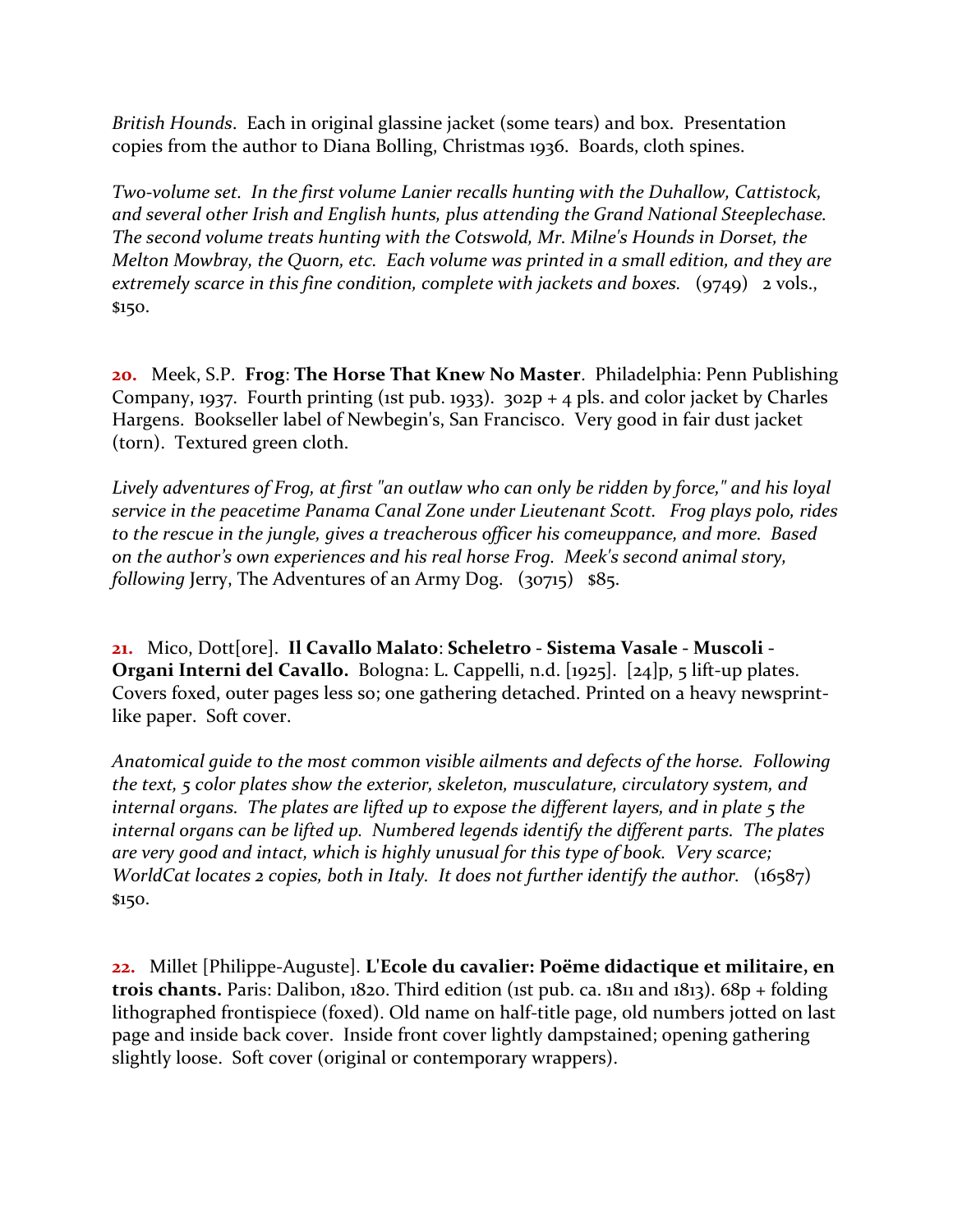*Though the title page reads "seconde édition, revue et corrigée," this is in fact the third edition of three didactic poems giving lessons in military equitation. Mennessier de la Lance 2:201 notes that this unusual teaching method seemed to work, given that the book went through three editions. This edition adds short explanatory prose notes based on La Guérinière, Pluvinel, and others. It is the only edition with the frontispiece, which shows a recruit grabbing mane. The author was a longtime military officer who saw much action in the Napoleonic campaigns. Very scarce, especially with the frontispiece present. Not in WorldCat.* (30804) \$450.

**23.** Milnor, W[illiam], Jr. **Memoirs of the Gloucester Fox Hunting Club near Philadelphia**. New York: Ernest R. Gee, 1927. 47p, 2 mounted pls. and title-page vignette. A typical copy: boards discolored, spine tips worn; some foxing to endpapers and text. No. 294 of 375 copies "printed by Eugene V. Connett at The Derrydale Press."

*Reprint of the rare history of the first organized foxhunting club in America, originally published in 1830. Includes the club's organization, anecdotes about members, and accounts of runs, as well as some unfortunate remarks about native Americans. With a publisher's note by Gee. One of the earliest Derrydale books.* (30707) \$95.

**24**. N.B. Φ Ι Δ Ι Π Π Ο Σ [Philippos], pseud. [Granville Penn?]. **The Farrier's and Horseman's Dictionary**: **Being a Compleat System of Horsemanship [etc.].** London: J. Darby [etc.], 1726. viii, 454p, 1 headpiece. The only edition. Outer pages foxed, a few pages browned, covers lightly shelf rubbed. Full leather, rebacked with new label.

*An alphabetical list of hundreds of terms relating to judging, breeding, feeding, diagnosing and treating maladies, horsemanship, racing, etc. Aims to systematize veterinary and equestrian terminology, which the author finds inconsistent and confusing, rendering "the Study of Horsemanship very tedious and difficult." He discusses his sources, such as Solleysell, in the preface. Smith associates "Philippos" with one Granville Penn, a man of letters and an early director of the Veterinary College of London (*Early History of Veterinary Literature*, 2:181ff).* (30703) \$400.

**25**. Newport Horse Show. **Official Catalogue First Annual Exhibition of Horses [cover reads: Catalogue Newport Horse Show August 26, 27th, 28th]**. New York: Frederick M. Crossett, 1896. [50]p, several photos and line ills. in the ads (no pictures of the entries). Front cover and opening margins dampstained; else very good. Very occasional pencil notes. Soft cover.

*Lists entries for a wide range of classes--four-in-hands, tandems, harness horses, carriage and appointments, ponies in harness, heavy draught horses, cabs, horses and delivery wagons, roadsters, trotters, hunters and jumpers, saddle horses, cobs and ponies under*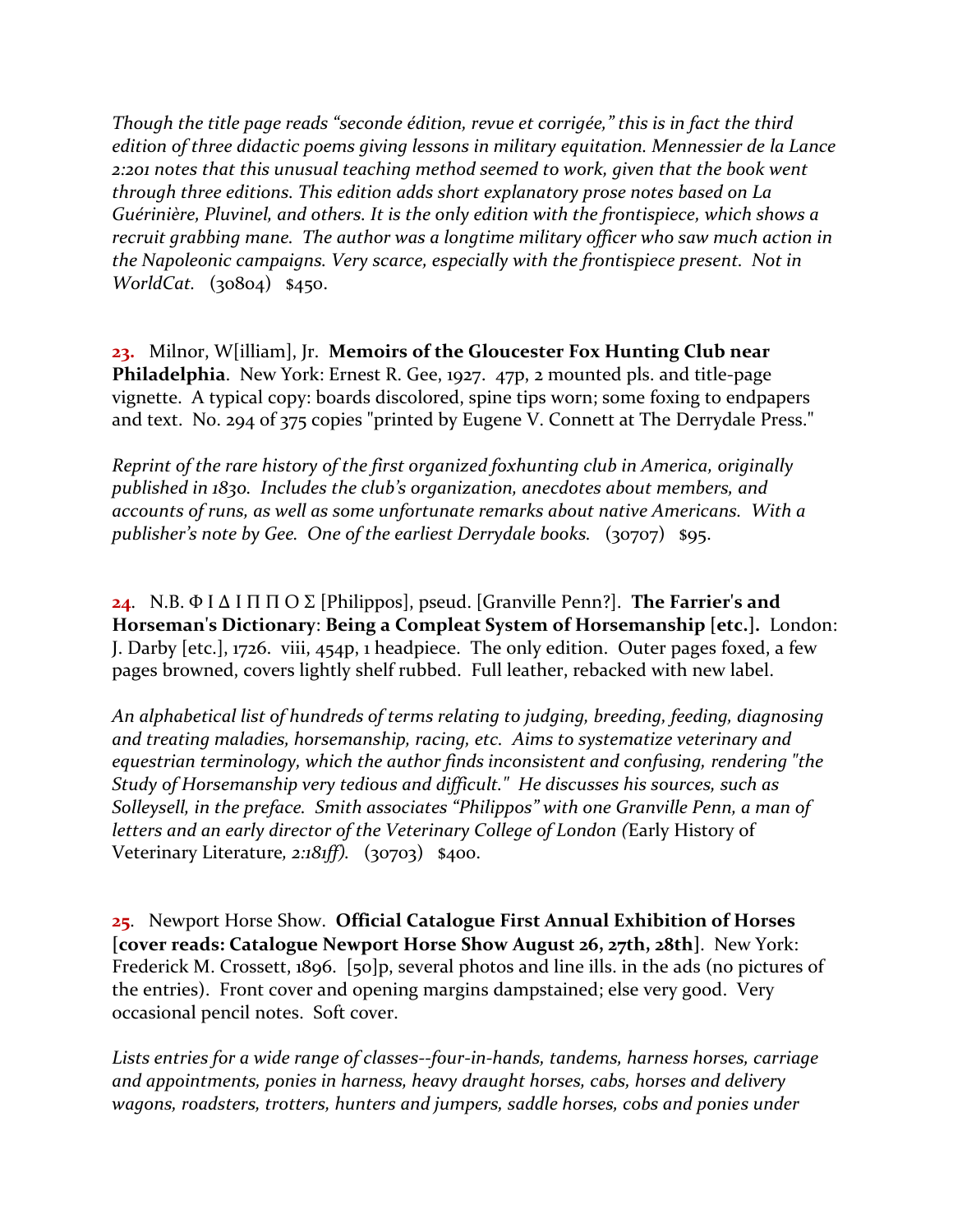*saddle. Judges for the driving classes were Reginald W. Rives, Thomas Hitchcock Jr., and Eugene V.R. Thayer. Judges for the saddle classes were Winthrop Rutherfurd, Foxhall Keene, and Lemuel C. Altemus. With an index of entrants, which included the crème de la crème of Newport and equestrian society; also a plan of the grounds, a list of the box holders, rules and regulations, and the musical program.* (12910) \$175.

**26.** No named author. **Complete Pictures of the Eight Noble Steeds [Hachisuma Zenzu]**. [China]: n.d. [ca. 1895-1915]. Folding accordion album, 10 plates on silk mounted on boards, each with facing text. Original paintings in ink, heightened with color. Folded, ca. 6 x 8 inches. Unfolded, ca. 10 feet long. Covers rubbed and faded, front cover detached, white scratch at top of one horse painting; overall internally very good.

*Celebrates eight famous horses in Chinese history. Opens with the names of the horses (Bay Rabbit, Moon Dragon, etc.), followed by the names and portraits of the owners, from Hsiang Chi in 207 BC to Yao Fei in 1137 AD. Then follows a plate of each horse and rider, opposite a description of their exploits. The album was probably created around the late Imperial and early Republic era, ca. 1895-1915, for an international audience. All the text is in Chinese and English.* (30810) \$350.

**27**. Ogilvie, Will H. **The Collected Sporting Verse**. New York: Scribner's, 1933. 396p + 32 color pls. by Lionel Edwards. The jacket is home-made: hand-lettered with a sweet watercolor and pencil hunting scene. Good (tapestains on endpapers and jacket flaps) in good dust jacket.

*Collects the verses from* Galloping Shoes, Scattered Scarlet, Over the Grass, *and* A Handful of Leather, *plus "sixteen poems never before collected*." *Poems of hunting, farming, favorite horses, racing, empire, and more, with lovely illustrations.* (30683) \$35.

**28**. Ortega, Luis B. **California Hackamore (La Jaquima)**: **An Authentic Story of the Use of the Hackamore**. Sacramento: News Publishing Co., 1948. 131p, 20 line ills. by Al Martin Napoletano and 109 photos. No jacket (as issued?). Very good. Leatherette.

*Making, tying, and caring for the rope or horsehair hackamore, and introducing it to foals and green horses. Includes throwing in a breaking pen if necessary. During his 20-plus years in the "cow game," Ortega learned hackamore ways from old-time California vaqueros. Still one of the very few manuals on the hackamore, expanded from Ortega's articles in* The Western Horseman*. (Wells 5576)* (30712) \$400.

**29.** Ortega, Luis B. **California Stock Horse**. Sacramento: News Publishing Company, 1949. 169p, 221 photos. No jacket (as issued?). Very good. Leatherette.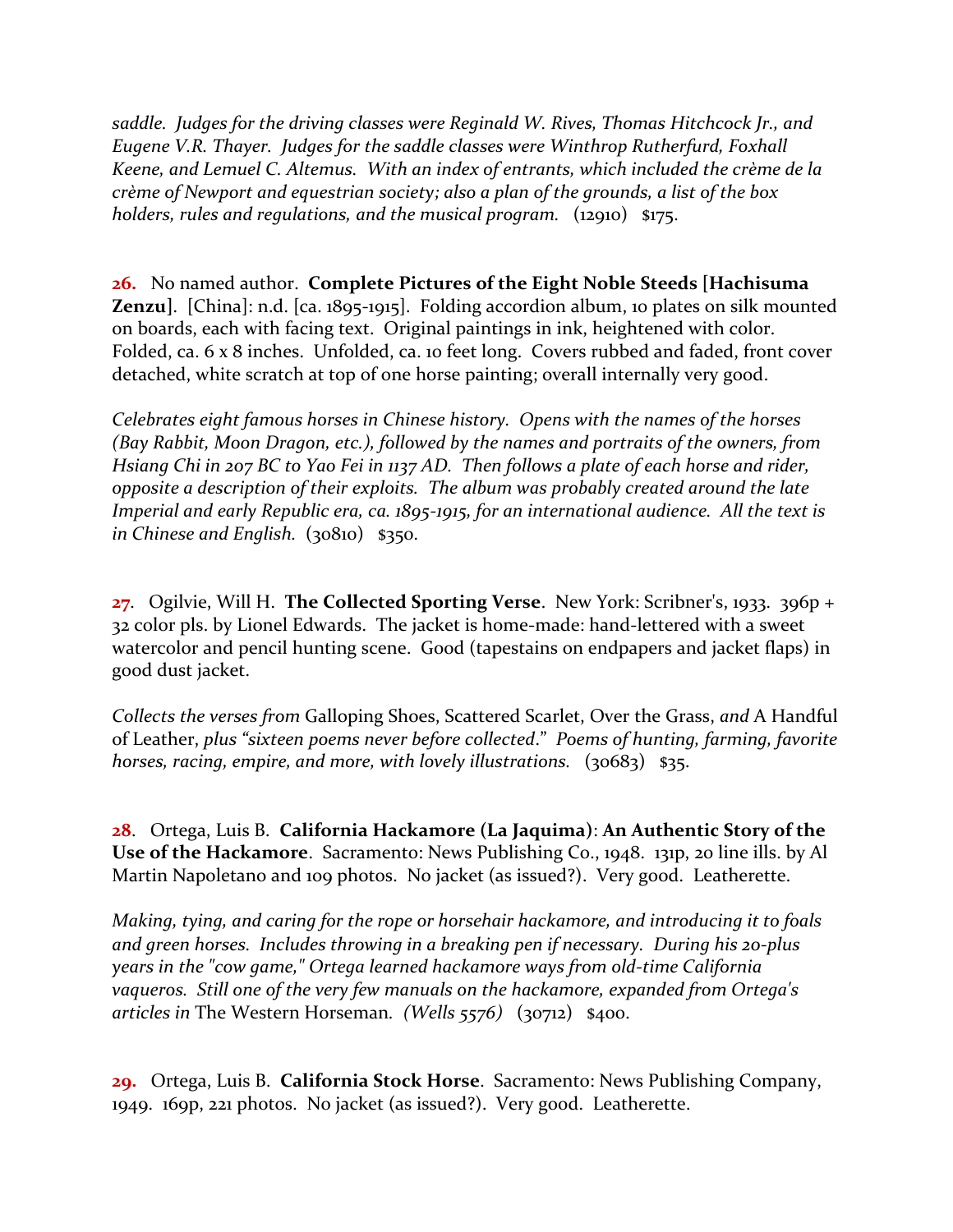*Step-by-step schooling, from early handling (including sack hobbling), saddling, controlling bad habits, first shoeing, fundamentals (backing, dragging, working a cow, reining), bitting (with spade and curb), and breaking "the mountain raised bronc." Most of the work is carried out in a hackamore. A classic of traditional Western training*. *(Wells 5577)* (30710) \$400.

**30**. Osmer, W[illiam]. **A Treatise on the Diseases and Lameness of Horses**. London: T. Waller, 1766. Third edition, "with large additions" (1st pub. 1759). 284p, no ills. Some age browning, front cover starting; internally very good. Old ink name on title page. Contemporary full leather.

*The title page continues: "In which is laid down a proper method of shoeing (in general) and treating the different kinds of feet. To which are added, some new observations in the art of farriery, and on the nature and difference of horses [etc.]." Part 1 (90 pages) is devoted to foot and leg care. Pp. 196-268 treat "blood" in the Arabian and Thoroughbred. The other sections cover maladies and their treatment. Veterinary information based on a combination of Lafosse, Osmer's own theories on Thoroughbred breeding and selection, and presumably his own experience as a London veterinarian (about which little is known). "On the subject of lameness he was probably superior to all his predecessors" (Smith,* Early History of Veterinary Literature, *2:83ff). (This edition not in Wells)* (30688) \$250.

**31.** Perkins, Charles Elliott [Jr.]. **The Pinto Horse**. Santa Barbara: Wallace Hebberd, 1927. First edition. 76p, many ills. by Edward Borein, frontispiece in color. Jacket (with original \$2.50 price) is smudged; a few closed tears at the edges. The jacket illustration repeats the frontispiece. Endpapers slightly soiled from handling; boards a little splayed as always due to the binding.

*Foreword by Owen Wister in a printed facsimile of his handwriting: "This is the best Western story about a horse that I have ever read. . . . There is nothing made up. . . . The horse remains a horse, never becomes half-human with thoughts and emotions no horse could have." A very nice copy of a book that usually hasn't held up well, with many lively illustrations. (Adams,* Rampaging Herd *1789)* (30426) \$95.

32. Rahden, Jenny de (Baronne). **Le Roman de l'écuyère**. Paris: Charles Eitel, 1902. 224p, 12 photos. Covers scraped, stained; skewed from reading; scattered foxing. Original pictorial boards.

*Memoirs of this renowned circus equestrienne. Originally from Germany, she performed throughout Europe in various venues (Busch Circus, Folies Bergère, her own circuses, and more). She was known for daring and dangerous feats, the last of which put her into a coma (she was now blind and riding a blind horse). She ended her career as a singer and died in*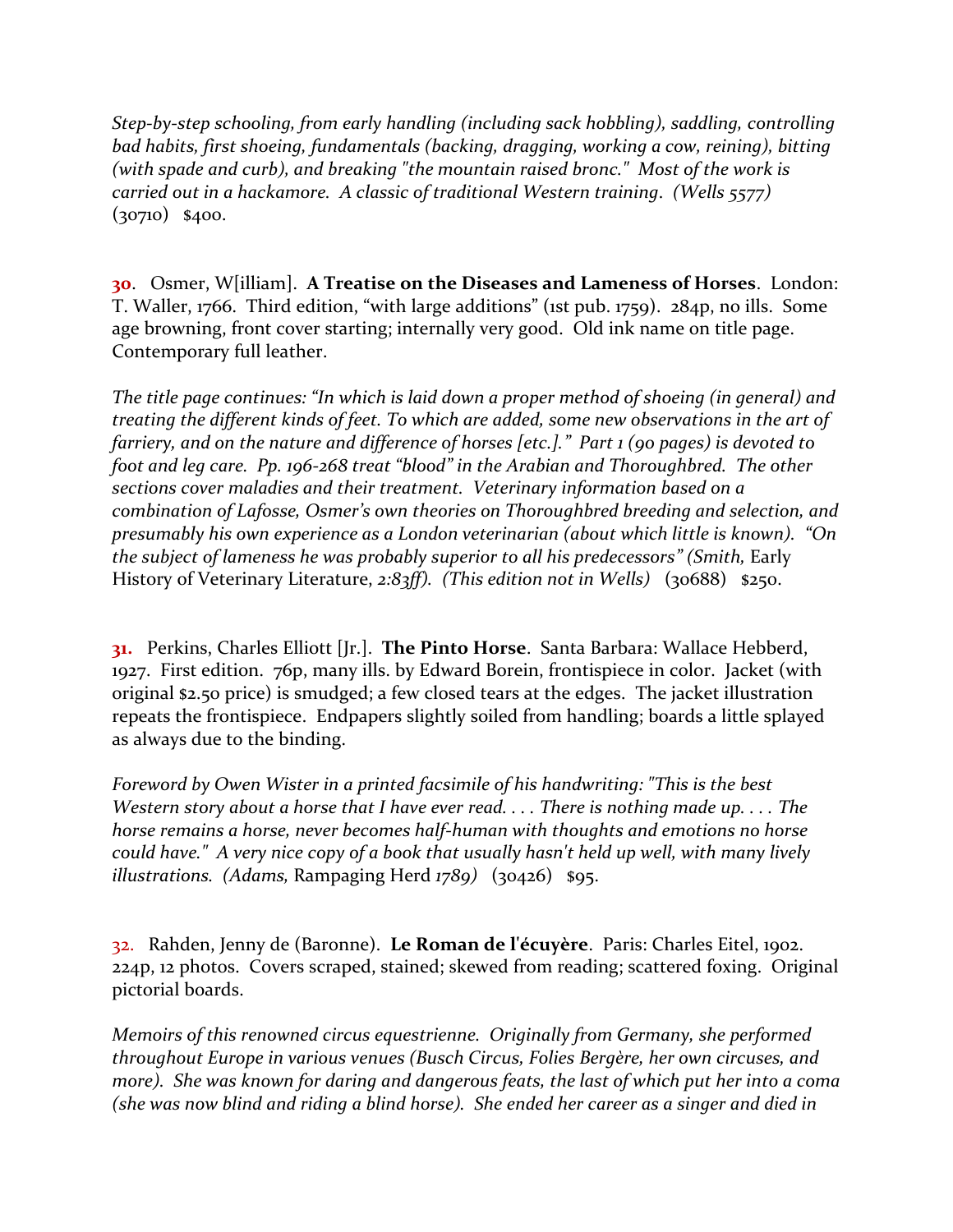*Paris in 1921. It is believed that she was the model for several Toulouse-Lautrec circus scenes. For her eventful life, see Hilda Nelson,* The Ecuyère of the Nineteenth Century in the Circus *(misspelled Rhaden there). WorldCat locates a handful of copies, only 1 in the U.S. (Not in Wells)* (30806) \$250.

**33.** Rarey, J.S. [and] Nimrod [C.J. Apperley]. **The Modern Art of Taming Wild Horses**  [and] The Chace. London: G. Routledge and John Murray, 1858 and 1851. Rarey is "reprinted from the American edition"; Nimrod is a "new edition." Each 63p, a few ills. in *The Chace* (not "numerous" as stated on title page)*.* Engraved armorial bookplate of Sir Benjamin Morris, mayor of Waterford, Ireland. Good (covers faded and rubbed, back cover almost detached). Half leather, marbled boards. Two small clippings mounted at end.

*Two popular small-format works rebound in one volume, without the original covers. Rarey's title was first published in 1856 in the U.S.; Nimrod's on hunting in 1837. (Wells 6106 for Rarey, with 2p of ads that aren't in this copy)* (30836) \$95.

**34.** Robichon de la Guérinière, François. **Ecole de cavalerie: Contenant la Connoissance**, **l'instruction, et la conservation du cheval**. Grenoble: Editions des 4 Seigneurs, 1973. Facsimile reprint of the 1733 first edition. 284p + many pls. by Parrocel. One of 1500 copies, out of series. Near fine (front cover lightly rubbed). Elaborately giltstamped leather in a style of the period, much brighter than shown in the photo.

*Sumptuous full-size facsimile of this landmark of horsemanship, ca. 11 x 17 inches. Good for a special gift. (Wells 6389, misdated) Large and heavy; shipping/handling will be extra.*  (30788) \$200.

**35.** Steffen, Randy. **The Horse Soldier 1776-1943**; **The United States Cavalryman: His Uniforms, Arms, Accoutrements, and Equipments.** Norman, OK: University of Oklahoma Press, 1977-79. First edition. 4 vols., totaling over 800p and probably ca. 1000 line drawings by Steffen (numbered to 468, but very often one number includes more than one illustration). Out of print in hardcover. Very good in good dust jackets (spines faded).

*Detailed descriptions and illustrations of American cavalry gear of all kinds, from the Revolutionary War to the dissolution of the horse cavalry during World War II. An indispensable reference, based on specifications in army manuals and on the objects themselves. Shipping/handling will be extra on this set.* (30835) 4 vols., \$150.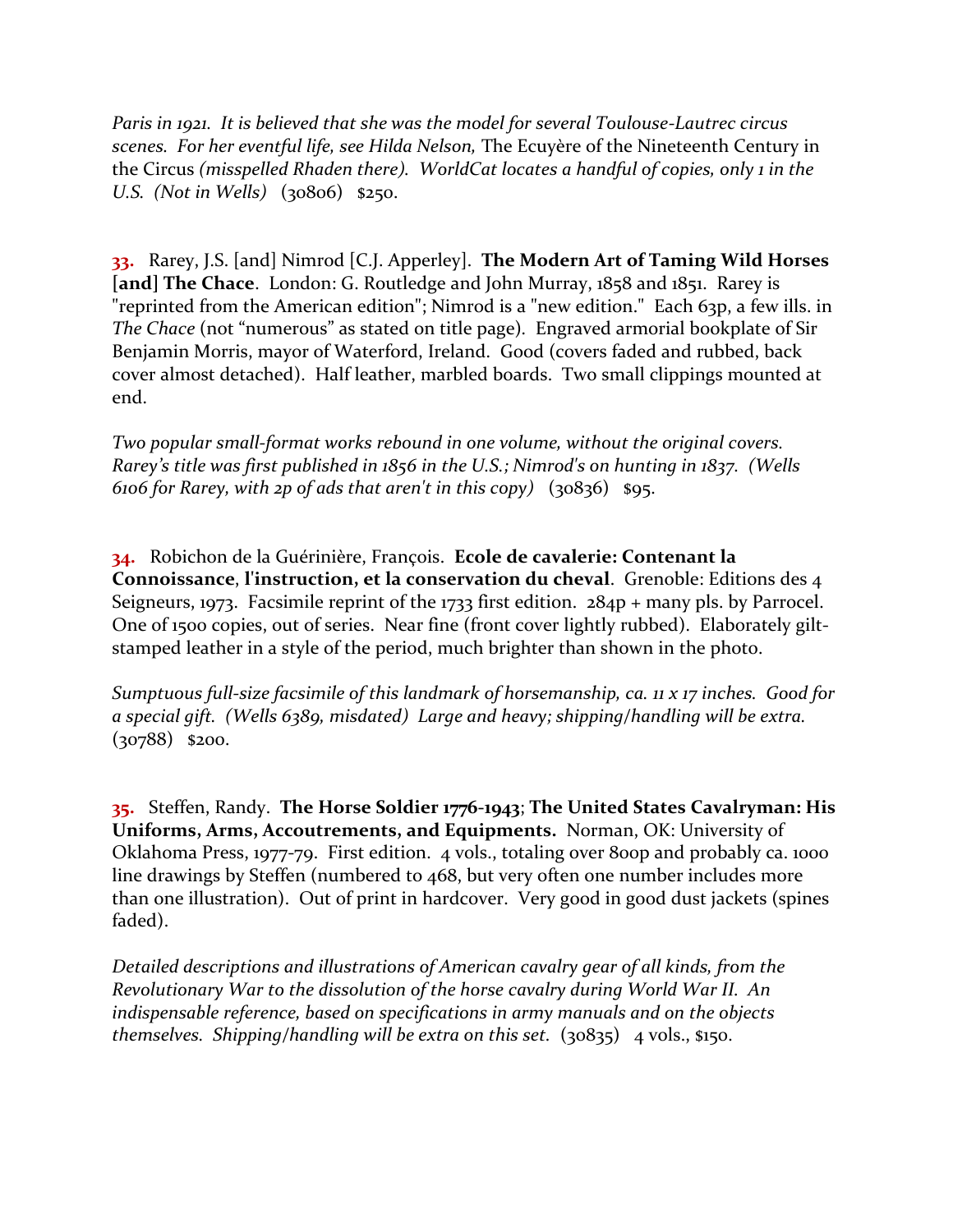**36.** Stone, Fred. **The Racing Art of Fred Stone: Reflections on a Golden Age**. N.p.: Equinart, 2010. 108p, dozens of ills., over 60 in color. Signed by Stone on front endpaper. Near fine (slight small bump to upper corners) in near fine dust jacket.

*With Stone's thoughts on his career and "Fred Stone: A Passion for Horses and People" by Eclipse Award-winner Don Clippinger. Here is a wealth of Stone's dramatic paintings of great 20th- and 21st-century Thoroughbreds--Barbaro, Man o' War, Ruffian, Secretariat, Lady's Secret, Zenyatta, John Henry, Precisionist, Genuine Risk, Charismatic, and many more. Also portraits of many jockeys. A beautiful book for a special gift. Large and heavy; shipping/handling will be extra.* (30805) \$125.

**37.** [Taplin, William?; Knight, Charles?]. **A Guide to Purchasers of Horses, with a Postscript on Equestrian Equipment, Written for This Edition**. Glasgow: Robertson & Atkinson, 1829. 32p, no ills. Very good. Limp marbled boards.

*A tiny vest-pocket manual, set in tiny type. On verso of the title page: "It is proper to mention, that much of what follows is from the writings of Taplin, the celebrated Newmarket Jockey, as modernized by the Author of 'Hints,' &c." A small book titled* Hints to Purchasers of Horses *by Charles Knight was published in 1825 (Wells 4252); perhaps Knight was responsible for this one, too. Very scarce; not in Wells, 1 copy in WorldCat (Harvard), not in the British Library*. (30838) \$350.

**38.** Various named and unnamed authors. **Spalding Polo Guide**: **Official Rules of the Polo Association, Record of International Tournaments.** New York: American Sports Publishing Co., 1923. 209p + 11p of ads for Spalding's riding equipment and clothing, many photos. Spalding "Red Cover" Series of Athletic Handbooks, No. 31R. Old bookstore stamp on front endpaper. Skewed from poor storage; covers are worn, soiled, chipped. Sewn binding should stand up to use. Soft cover.

*One of the scarcer Spalding handbooks. Chapters on various international polo matches (including a long article, "United States Recovers International Polo Cup in 1921"), polo in the U.S. army and at various locations (clubs, cities, states), recent tournament results, laying out a polo field, training polo ponies, rules, handicaps, indoor polo, etc. An earlier edition was published in 1914.* (30689) \$150.

**39.** Waite, S[amuel] C. **Graceful Riding**: **A Pocket Manual for Equestrians**. London: Robert Hardwicke, 1859. Only edition. 70p + several line ills. on 3 lithographed pls. + pictorial title page (lightly dampstained at bottom). Original gilt-stamped green cloth.

*"Abridged and revised from 'Waite's Equestrian Manual' [1850]." On the "character and management of the horse," handling the reins, the various paces and leaping, "Advice to*